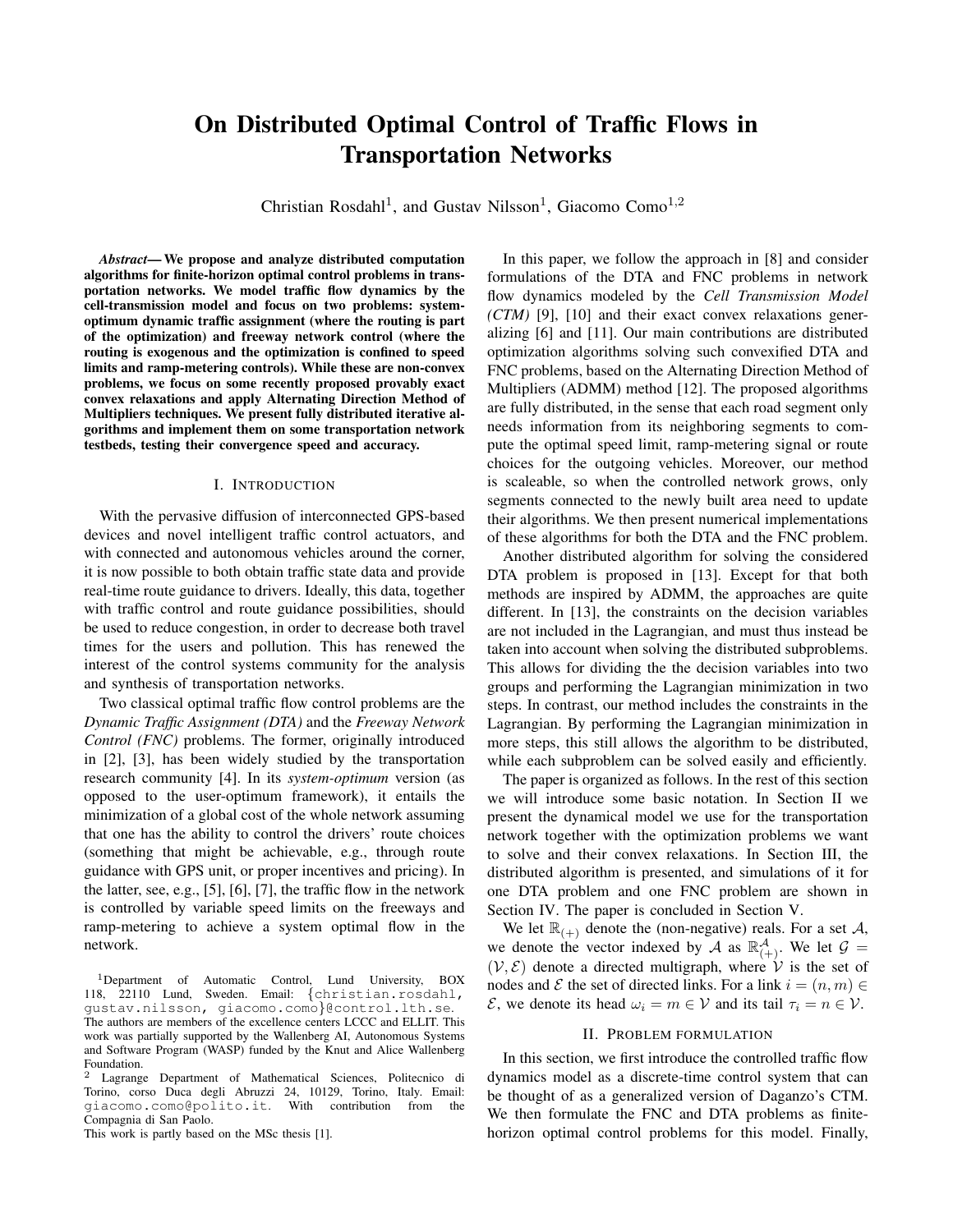we present exact convex relaxations of these problems and prove their tightness, i.e., that every optimal solution of the relaxed problem can be mapped into an optimal solution of the original problem. Both the presented setup and tightness results are to be considered the discrete-time analogue of [8].

We model the transportation network topology as a directed multigraph  $\mathcal{G} = (\mathcal{V}, \mathcal{E})$ , where V is the set of nodes and  $\mathcal E$  is the set of links. Every link  $i \in \mathcal E$  is directed from its tail node  $\tau_i \in \mathcal{V}$  to its head node  $\omega_i \in \mathcal{V} \setminus {\tau_i}$ . Notice that we allow for the possibility of parallel links, i.e., links with the same tail node and head node, hence the prefix in 'multigraph', but we do not allow for selfloops, i.e., links whose head node coincides with its tail node. Each link  $i \in \mathcal{E}$ represents a *cell*, i.e., a portion of road. One particular node  $w \in V$  represents the external world, with cells i such that  $\tau_i = w$  representing onramps and cells i such that  $\omega_i = w$ representing offramps. We shall denote by

$$
\mathcal{R} = \{i \in \mathcal{E} : \tau_i = w\}, \qquad \mathcal{S} = \{i \in \mathcal{E} : \omega_i = w\},\
$$

the sets of onramps and offramps, respectively. Throughout, we shall assume that every link  $i \in \mathcal{E}$  lies on a cycle in  $G$  that passes through node  $w$ . This assumption amounts to saying that every cell is reachable from at least one onramp and that from every cell at least one offramp can be reached. The network topology is typically illustrated by omitting the external world node w and letting sources have no tail node and sinks have no head node. We shall denote the set of adjacent pairs of cells by  $\mathcal{L} = \{ (i, j) \in \mathcal{E}^2 : \tau_j = \omega_i \neq w \},\$ so that direct flow from a cell  $i$  to another cell  $j$  is possible only if  $(i, j) \in \mathcal{L}$ . We let the exogenous inflow to an onramp  $i \in \mathcal{R}$  be denoted by  $\lambda_i \geq 0$  and let  $\mu_i \geq 0$  denote the outflow from an offramp  $i \in S$  towards the external world. Conventionally, we shall set  $\lambda_i = 0$  for every non-onramp cell  $i \in \mathcal{E} \setminus \mathcal{R}$ , and  $\mu_i = 0$  for all non-offramp cells  $i \in \mathcal{E} \setminus \mathcal{S}$ .

We consider a controlled traffic flow dynamics model describing the evolution of the traffic volume among the different cells. The traffic volume in every cell  $i \in \mathcal{E}$  is denoted by the variable  $x_i \geq 0$ , while we use the notation  $u_i \in [0, 1]$  to denote a local control variable. Every cell  $i \in \mathcal{E}$  is equipped with a *supply function*  $s_i(x_i)$  that returns the maximum possible inflow to the cell when the current traffic volume on it is equal to  $x_i \geq 0$ , as well as with a controlled *demand function*  $d_i(x_i, u_i)$  that returns the maximum possible outflow from the cell when the current traffic volume on it is equal to  $x_i \geq 0$  and the local control variable is set to the value  $u_i$ .

On every non-onramp cell  $i \in \mathcal{E} \setminus \mathcal{R}$ , the supply function  $s_i(x_i)$  is assumed to be continuous, non-increasing, and concave for values of the traffic volume  $x_i$  in the interval  $[0, x_i^{jam}]$ , where  $x_i^{jam} = \sup\{x_i \ge 0 : s_i(x_i) > 0\}$  is the jam traffic volume. Conventionally, for all onramp cells  $i \in \mathcal{R}$ , we set  $s_i(x_i) = +\infty$ . On the other hand, we assume that the controlled demand functions have the following structure. Every cell  $i \in \mathcal{E}$  is equipped with a flow capacity  $C_i > 0$ and a continuous, strictly increasing, concave function  $d_i(x_i)$ such that  $d_i(0) = 0$ , to be referred to as the *uncontrolled* demand function. The uncontrolled demand function, flow



Fig. 1. Trapezoidal fundamental diagram in Example 1.

capacity, and supply function of a cell can be interpreted as the rising, constant, and decreasing parts of a fundamental diagram. A standard case is illustrated below.

*Example 1:* Consider a non-onramp cell  $i \in \mathcal{E} \setminus \mathcal{R}$  with linear uncontrolled demand function  $d_i(x_i) = v_i x_i$  and affine supply function  $s_i(x_i) = -w_i x_i + x_i^{\text{jam}} w_i$ . This leads to a standard trapezoidal fundamental diagram (see Fig. 1). Here, the constants  $v_i > 0$  and  $w_i > 0$  are referred to as the freeflow speed and the shock-wave speed, respectively.

Then, the controlled demand function is set equal to

$$
d_i(x_i, u_i) = \min\{d_i(x_i), u_i C_i\}, \qquad i \in \mathcal{R}
$$
 (1)

on the onramp cells and to

$$
d_i(x_i, u_i) = \min\{u_i d_i(x_i), C_i\}, \qquad i \in \mathcal{E} \setminus \mathcal{R} \qquad (2)
$$

on the non-onramp cells. Equation (1) is to be interpreted as the possibility of implementing ramp-metering by setting up the maximum outflow from an onramp  $i \in \mathcal{R}$  to an arbitrary value  $u_iC_i$  between 0 and the maximum flow capacity  $C_i$ . On the other hand, (2) is to be interpreted as the possibility to control the speed limit in a non-onramp cell  $i$  by rescaling the uncontrolled demand function  $d_i(x_i)$ . Indeed, for trapezoidal fundamental diagrams as in Example 1, (2) is equivalent to the modulation of the free-flow speed  $u_i v_i$ .

We assume that the system is sampled at times  $0 = t_0 <$  $t_1$  < ... that are equally spaced at distance  $h > 0$  from each other, so that  $t_k = hk$  for  $k = 0, 1, \ldots$  At the k-th time instant  $t_k$ , the state of the network is a nonnegative vector  $x^k \in \mathbb{R}_+^{\mathcal{E}}$  whose entries  $x_i^k$  represent the current traffic volumes in the cells  $i$  in  $\mathcal{E}$ , while the control is the vector  $u^k \in [0,1]^{\mathcal{E}}$ , whose entries  $u_i^k$  represent the the local control variables currently actuated at the cells i. Moreover, the split rates at the  $k$ -th time instant are reported in the routing matrix  $R^k \in \mathbb{R}_+^{\mathcal{E} \times \mathcal{E}}$  whose entries  $R^k_{ij}$  represent the fraction of outflow from cell  $i$  that moves towards cell  $j$ . To satisfy mass-conservation and topological constraints, the routing matrix  $R^k$  is assumed be such that

$$
R_{ij}^k \ge 0
$$
,  $i, j \in \mathcal{E}$ ,  $\sum_j R_{ij}^k = 1$ ,  $i \in \mathcal{E} \setminus \mathcal{S}$ , (3)

supported on the set of adjacent pairs  $\mathcal{L}$ , i.e., such that

$$
R_{ij}^k = 0, \qquad \forall (i, j) \notin \mathcal{L}.
$$
 (4)

We denote the exogenous inflow vector at the  $k$ -th time instant by  $\lambda^k \in \mathbb{R}^{\mathcal{E}}_+$ , with the property that  $\lambda_i^k = 0$  for all non-onramp cells  $i \in \mathcal{E} \setminus \mathcal{R}$  for all  $k \geq 0$ . For a given initial state  $x^0$ , the traffic flow dynamics update rule then reads

$$
x_i^{k+1} = x_i^k + h\left(\lambda_i^k + \sum_j R_{ji}^k z_j^k - z_i^k\right),\tag{5}
$$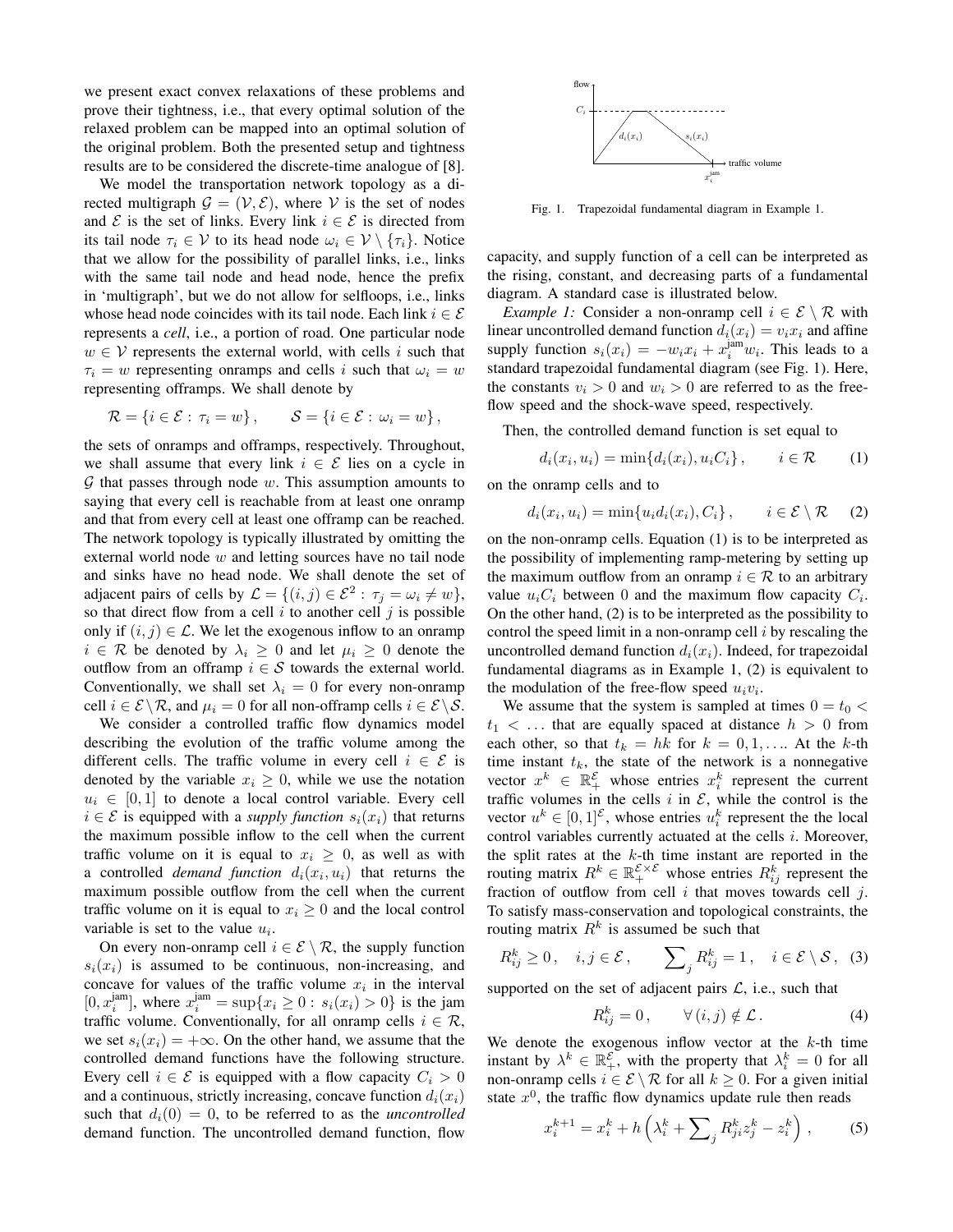for every  $i \in \mathcal{E}$  and  $k \geq 0$ , where

$$
z_i^k = \beta_i^k d_i(x_i^k, u_k^i)
$$
 (6)

is the total outflow from cell  $i$  and

$$
\beta_i^k = \sup \left\{ \beta \in [0, 1] : \beta \cdot \max_{\substack{l \in \mathcal{E} \\ R_{il}^k > 0}} \sum_{h \in \mathcal{E}} R_{hl}^k d_h(x_h^k, u_h^k) - s_l(x_l^k) \le 0 \right\}.
$$
\n(7)

We are now ready to formulate the DTA and the FNC as optimization problems. In the former, we assume that, given the initial traffic volume and the exogenous inflows, we can control both the demand functions as in  $(1)$ – $(2)$ and the routing matrix within the constraints  $(3)$ – $(4)$ . In the latter, we assume that the routing matrix is exogenous and the control action is limited to the demand functions, i.e., onramp metering and speed limits. We shall consider a finite time horizon  $k_{\text{max}} > 0$  and convex separable costs  $\psi_i(x_i)$ of the traffic volumes. Given initial traffic volumes  $x^0$  and exogenous inflows  $\{\lambda^k\}_{k=0}^{k_{\text{max}}}$ , the DTA problem then reads

$$
\begin{array}{ll}\n\min \\
\{x^k, u^k, z^k, R^k\}_{k=0}^{k_{\text{max}}} & \sum_{k=0}^{k_{\text{max}}} \sum_{i \in \mathcal{E}} \psi_i(x_i^k).\n\end{array} \tag{8}
$$
\n
$$
(3), (4), (5), (6), (7)
$$

On the other hand, given initial traffic volumes  $x^0$ , exogenous inflows  $\{\lambda^k\}_{k=0}^{k_{\text{max}}}$ , and an exogenous routing matrix  ${R^k}_{k=0}^{k_{\text{max}}}$  satisfying (3)–(4), the FNC problem reads

$$
\min_{\{x^k, u^k, z^k\}_{k=0}^k \atop (5), (6), (7)} \sum_{k=0}^{\text{kmax}} \sum_{i \in \mathcal{E}} \psi_i(x_i^k). \tag{9}
$$

We now present convex relaxations of the problems above. For this, we introduce the flow variables  $f_{ij}^k$  and  $\mu_i^k$  for  $i, j \in$  $\mathcal{E}, k = 0, \ldots, k_{\text{max}}$ , that satisfy the constraints

$$
\mu_i^k \ge 0, \qquad i \ne \mathcal{S} \implies \mu_i^k = 0, \tag{10}
$$

$$
f_{ij}^k \ge 0, \qquad \tau_j \ne \omega_i \implies f_{ij}^k = 0, \tag{11}
$$

$$
\sum_{j} f_{ji}^{k} \le s_i(x_i^k), \qquad \sum_{j} f_{ij}^{k} \le \min\{d_i(x_i^k), C_i\}.
$$
 (12)

We then rewrite the dynamics as

$$
x_i^{k+1} = x_i^k + h\left(\lambda_i^k + \sum_j f_{ji}^k - \sum_j f_{ij}^k\right).
$$
 (13)

For given  $x^0$  and  $\{\lambda^k\}_{k=0}^{k_{\text{max}}}$ , we consider the following relaxation of the DTA problem

$$
\min_{\{x^k, \mu^k, f^k\}_{k=0}^k : \sum_{k=0}^{k_{\text{max}}} \sum_{i \in \mathcal{E}} \psi_i(x_i^k).
$$
 (14)  
(10), (11), (12), (13)

Analogously, given  $x^0$ ,  $\{\lambda^k\}_{k=0}^{k_{\text{max}}}$ , and  $\{R^k\}_{k=0}^{k_{\text{max}}}$  satisfying (3)–(4), we consider the additional constraint

$$
f_{ij}^k = R_{ij}^k(\mu_i^k + \sum_l f_{il}^k)
$$
 (15)

and the following relaxation of the FNC problem

$$
\min_{\{x^k, \mu^k, f^k\}_{k=0}^{k_{\text{max}}}} \sum_{k=0}^{k_{\text{max}}} \sum_{i \in \mathcal{E}} \psi_i(x_i^k).
$$
 (16)  
(10), (11), (12), (13), (15)

We then have the following result that mirrors the continuous time results in [8, Propostion 1].

*Propostion 1:* Let  $\mathcal{G} = (\mathcal{V}, \mathcal{E})$  be a network topology,  $k =$  $0, 1, \ldots, k_{\text{max}}$  where  $k_{\text{max}} > 0$  is the time horizon,  $x^0 \in \mathbb{R}_+^{\mathcal{E}}$ a vector of initial traffic volumes, and  $\lambda_i^k$  exogenous inflows to the onramps  $i \in \mathcal{R}$  at time k. Then:

(i) for every feasible solution  $\{x^k, f^k, \mu^k\}_{k=0}^{k_{\text{max}}}$  of the convex optimization problem (14), let

$$
z_i^k = \mu_i^k + \sum_j f_{ij}^k, \quad u_i^k = \begin{cases} z_i^k / d_i(x_i^k) & \text{if} \quad i \notin \mathcal{R} \\ z_i^k / C_i & \text{if} \quad i \in \mathcal{R}, \\ 0 & \text{(17)} \end{cases}
$$

and  $R_{ij}^k = f_{ij}^k / (\mu_i^k + \sum_j f_{ij}^k)$ , for all  $i, j \in \mathcal{E}$ , with the convention that  $u_i^k = 1$  if  $d_i(x_i^k) = z_i^k = 0$  on a nononramp cell  $i \in \mathcal{E} \setminus \mathcal{R}$ , and that, if  $z_i^k = 0$ , then  $R_{ij}^k =$  $|\{l \in \mathcal{E} : \tau_l = \omega_i\}|^{-1}$  for all  $j \in \mathcal{E}$  such that  $\tau_j = \omega_i$ . Then, for all  $k = 0, \ldots, k_{\text{max}}$ , the matrix  $R^k$  satisfies the constraints (3)–(4) and  $x^k$  satisfies the controlled traffic dynamics (5)–(7), so that  $\{x^k, u^k, z^k, R^k\}$  is a feasible solution of the DTA problem (8).

Moreover, let  $\{R^k\}_{k=0}^{k_{\text{max}}}$  be routing matrices satisfying (3)-(4). Then:

(ii) for every feasible solution  $\{x^k, f^k, \mu^k\}_{k=0}^{k_{\text{max}}}$  of the convex optimization (16), let  $z^k$  and  $u^k$  be as in (17). Then,  $x^k$  satisfies the controlled traffic dynamics (5)– (7), so that  $\{x^k, u^k, z^k\}_{k=0}^{k_{\text{max}}}$  is a feasible solution of the DTA problem (9).

#### III. DISTRIBUTED ALGORITHM

If the standard augmented Lagrangian method is used to solve the relaxed DTA and FNC problems, the algorithm can not be implemented in a fully distributed manner. However, as we will now show, it is possible to obtain a distributed solution method by introducing copies of the variables, and force those copies to be equal through additional constraints.

In [13], another algorithm inspired by ADMM for solving the DTA problem distributively is presented. Our approach solves the same problem and is also inspired by ADMM, but differs significantly from the one in [13]. There, the constraints on the decision variables are not included in the Lagrangian, and must be handled when solving the distributed subproblems. This allows, by a suitable partitioning of the variables, for the Lagrangian minimization to be carried out in two steps in each subproblem. In contrast, our approach starts with a Lagrangian which directly includes the constraints for the optimization problem. By choosing variables suitably and carrying out the Lagrangian minimization in a few more steps, this still yields a distributed method. Also, in our case, each subproblem becomes very simple.

For the problems, we separate the outflows from each cell and the inflows to each cell. This is done for the DTA by introducing the matrix  $g \in \mathbb{R}_+^{\mathcal{L} \times (k_{\text{max}}+1)}$  and imposing the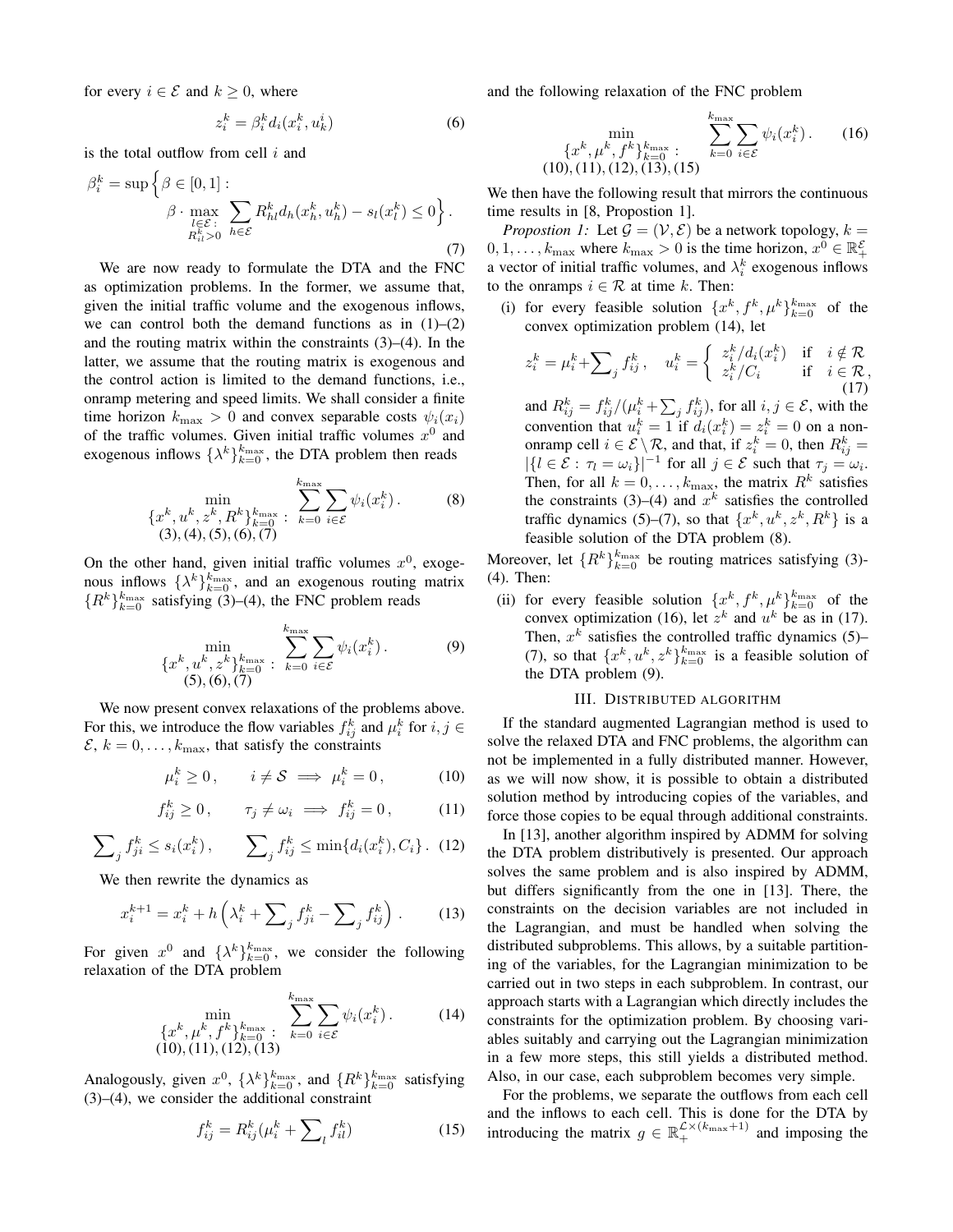additional constraint  $f = g$ . Each variable  $g_{ij}^k$  is considered as an *outflow* from cell  $i$  to cell  $j$  at time  $k$ , and is associated with cell *i*, while each variable  $f_{ij}^k$  is thought of as an *inflow* to cell  $j$  from cell  $i$  at time  $k$ , and is associated with cell  $j$ . By updating the variables in  $f$  and  $g$  separately, we obtain a cell-wise decoupling of the optimization problem, where only the variables associated with a particular cell and its neighboring cells are needed in order to update the variables for the cell in question. To decouple the equations in time, we introduce the matrix  $y \in \mathbb{R}_+^{\mathcal{E} \times (k_{\text{max}}+1)}$  whose entries are required to fulfill  $y_i^k = x_i^{k+1}$  for  $0 \le k < k_{\text{max}}$  and  $i \in \mathcal{E}$ . By updating  $x$  and  $y$  separately, only variables associated to the previous and next time points are needed to update the variables associated with a specific time point.

For the DTA problem, the optimization problem becomes

$$
\min_{\substack{\{x^k\}_{k=1}^k \ y^k, \mu^k, f^k, g^k\}_{k=0}^k} \sum_{k=0}^{k_{\text{max}}} \sum_{i \in \mathcal{E}} \psi_i(y_i^k)
$$

subject to  $f^k = g^k$ ,  $x^{k+1} = y^k$ ,

$$
y_i^k = x_i^k + h\left(\lambda_i^k - \mu_i^k + \sum_j f_{ji}^k - \sum_j g_{ij}^k\right),
$$
  

$$
\lambda_i^k + \sum_j f_{ji}^k \le s_i(x_i^k), \qquad \mu_i^k + \sum_j g_{ij}^k \le d_i(x_i^k),
$$

for  $i \in \mathcal{E}$ , and  $\mu_i^k = 0$  for  $i \notin \mathcal{S}$ .

For the FNC problem, the turning ratios  $R_{ij}$  are predetermined. This can be taken into account by adding the extra constraint  $g_{ij}^k = R_{ij}^k \sum_j g_{ij}^k$ . The corresponding augmented Lagrangian at time  $k$  is then

$$
L_{\rho}^{k}(x^{k}, x^{k+1}, y^{k}, f^{k}, g^{k}, \mu^{k}; \nu^{k}, \sigma^{k}, \xi^{k}, \eta^{k}) = \sum_{i} \psi_{i}(x_{i}^{k})
$$
  
+
$$
\sum_{i} \gamma_{i}^{k} \left( y_{i}^{k} - x_{i}^{k} - h \left( \lambda_{i}^{k} - \mu_{i}^{k} + \sum_{j} f_{ji}^{k} - \sum_{j} g_{ij}^{k} \right) \right)
$$
  
+
$$
\sum_{(i,j)} \psi_{ij}^{k}(f_{ij}^{k} - g_{ij}^{k}) + \sum_{i} \sigma_{i}^{k}(y_{i}^{k} - x_{i}^{k+1})
$$
  
+
$$
\sum_{i} \xi_{i}^{k} \left( \lambda_{i}^{k} + \sum_{j} f_{ji}^{k} - s_{i}(x_{i}^{k}) \right)
$$
  
+
$$
\sum_{i} \eta_{i}^{k} \left( \mu_{i}^{k} + \sum_{j} g_{ij}^{k} - d_{i}(x_{i}^{k}) \right) + \frac{\rho}{2} M^{k},
$$

where  $M^k$  consists of penalty terms which have been added to the Lagrangian. These are zero when the constraints are satisfied and positive otherwise. This procedure is described in [12] for equality-constrained problems, but here we have applied the analogous idea for inequality constraints as well. Note that the penalty terms are squared, so that the augmented Lagrangian is differentiable. Then,

$$
M^{k} = M^{k}(x^{k}, x^{k+1}, y^{k}, f^{k}, g^{k}, \mu^{k})
$$
  
=  $\sum_{i} (y_{i}^{k} - x_{i}^{k} - h\left(\lambda_{i}^{k} - \mu_{i}^{k} + \sum_{j} f_{ji}^{k} - \sum_{j} g_{ij}^{k}\right))^{2}$   
+  $\sum_{(i,j)} (f_{ij}^{k} - g_{ij}^{k})^{2} + \sum_{i} (y_{i}^{k} - x_{i}^{k+1})^{2}$   
+  $\sum_{i} (\max\left\{0, \lambda_{i}^{k} + \sum_{j} f_{ji}^{k} - s_{i}(x_{i}^{k})\right\})^{2}$   
+  $\sum_{i} (\max\left\{0, \mu_{i}^{k} + \sum_{j} g_{ij}^{k} - d_{i}(x_{i}^{k})\right\})^{2}$ .

Furthermore,  $\gamma^k, \sigma^k \in \mathbb{R}^{\mathcal{E}}, \nu^k \in \mathbb{R}^{\mathcal{L}}, \text{ and } \xi^k, \eta^k \in \mathbb{R}^{\mathcal{E}}_+$ are dual variables for the problem and  $\rho > 0$  is an *penalty parameter* to be chosen. Note that for the last time step,  $k =$  $k_{\text{max}}$ , the two sum terms containing  $x_i^{k+1}$  must be removed from the augmented Lagrangian. For the FNC problem, the additional terms

$$
\sum\nolimits_i \theta_i^k \left(g_{ij}^k - R_{ij}^k\sum\nolimits_j g_{ij}^k\right) + \sum\nolimits_i \frac{\rho}{2} \left(g_{ij}^k - R_{ij}^k\sum\nolimits_j g_{ij}^k\right)^2
$$

are added to the augmented Lagrangian, where  $\theta^k \in \mathbb{R}^{\mathcal{E}}$ are dual variables for the extra constraint. The augmented Lagrangian for the whole optimization problem is then, in the DTA case, given by

$$
L_{\rho}(x, x, y, f, g, \mu; \nu, \sigma, \xi, \eta) =
$$
  

$$
\sum_{k=0}^{k_{\text{max}}} L_{\rho}^{k}(x^{k}, x^{k+1}, y^{k}, f^{k}, g^{k}, \mu^{k}; \nu^{k}, \sigma^{k}, \xi^{k}, \eta^{k}).
$$

In the augmented Lagrangian method, constrained optimization problems are solved by iteratively minimizing the augmented Lagrangian for given dual variables and then updating the dual variables by taking a step in the gradient direction of the dual function. In ADMM, as described in [12], a similar approach is employed, with the difference that the primal variables are divided into two sets and that the Lagrangian is minimized with respect to one of these sets at a time, while keeping the remaining variables constant. It is this idea that allows the ADMM to be used distributively, in difference form the augmented Lagrangian method. Since the problems we are considering yield couplings between variables both for different cells and different time points, we are making use of the idea to minimize the augmented Lagrangian in several steps, but generalize it to five steps instead of two. This enables a decoupling both between cells and between time points. The resulting optimization algorithm for the DTA problem thus consists in an iterative procedure in which first the following steps are performed

$$
\begin{aligned} f^+ &:= \mathop{\rm argmin}_{f} L_{\rho}(x, y, f, g, \mu; \gamma, \nu, \sigma, \xi, \eta) \,, \\ g^+ &:= \mathop{\rm argmin}_{g} L_{\rho}(x, y, f^+, g, \mu; \gamma, \nu, \sigma, \xi, \eta) \,, \\ \mu^+ &:= \mathop{\rm argmin}_{\mu} L_{\rho}(x, y, f^+, g^+, \mu; \gamma, \nu, \sigma, \xi, \eta) \,, \\ y^+ &:= \mathop{\rm argmin}_{y} L_{\rho}(x, y, f^+, g^+, \mu^+; \gamma, \nu, \sigma, \xi, \eta) \,, \\ x^+ &:= \mathop{\rm argmin}_{x} L_{\rho}(x, y^+, f^+, g^+, \mu^+; \gamma, \nu, \sigma, \xi, \eta) \,. \end{aligned}
$$

In each iteration, these steps are then followed by dual variable updates according to

$$
(\gamma_i^k)^+ := \gamma_i^k + \rho \left( y_i^k - x_i^k - h \left( \lambda_i^k - \mu_i^k + \sum_j (f_{ji}^k - g_{ij}^k) \right) \right)
$$
  
\n
$$
(\nu_{ij}^k)^+ := \nu_{ij}^k + \rho (f_{ij}^k - g_{ij}^k), \quad (\sigma_i^k)^+ := \sigma_i^k + \rho (y_i^k - x_i^{k+1}),
$$
  
\n
$$
(\xi_i^k)^+ := \max \left\{ 0, \xi_i^k + \rho \left( \lambda_i^k + \sum_j f_{ji}^k - s_i(x_i^k) \right) \right\},
$$
  
\n
$$
(\eta_i^k)^+ := \max \left\{ 0, \eta_i^k + \rho \left( \mu_i^k + \sum_j g_{ij}^k - d_i(x_i^k) \right) \right\}.
$$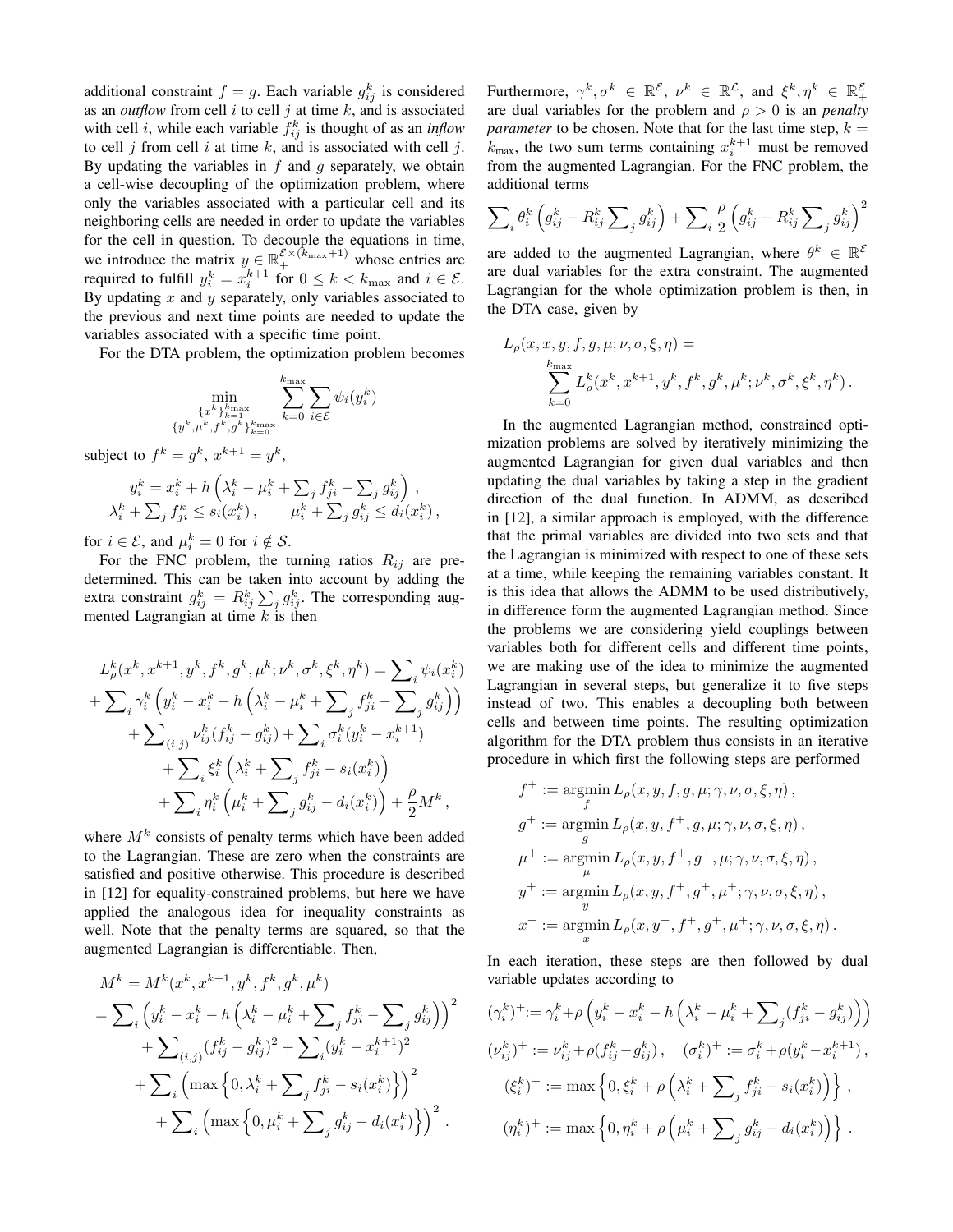Note that the dual variables  $\xi_i^k$  and  $\eta_i^k$  always are nonnegative, which is required in the solution of the dual problem. For the FNC problem, the augmented Lagrangian is a function of the extra dual variables  $\theta^k \in \mathbb{R}^{\mathcal{E}}$  as well, and also these variables must be updated in the end of each iteration according to

$$
(\theta_i^k)^+ := \theta_i^k + \rho \left( g_{ij}^k - R_{ij}^k \sum\nolimits_j g_{ij}^k \right).
$$

The fact that the algorithm is distributed can, e.g. in the case of updating the variable  $f_{j_1i}^k$  (an inflow to cell i), be seen as

$$
(f_{j_1i}^k)^+ = \operatorname*{argmin}_{f_{j_1i}^k} L_{\rho}(x, y, f, g, \mu; \gamma, \nu, \sigma, \xi, \eta) =
$$
  
argmin
$$
L_{\rho}^k(x_i^k, y_i^k, f_{ji}^k, (g_{ji}^k, g_{ij}^k), \mu_i^k; \gamma_i^k, \nu_{ji}^k, 0, \xi_i^k, 0).
$$
  

$$
f_{j_1i}^k
$$

It follows that in order to compute the new flow from cell  $i_1$  to cell i at time k, only information about state variables and Lagrange multipliers associated with cell  $i$  and its neighboring cells are needed. Furthermore, only variables at time step  $k$  are needed. In general, for all the variable updates, variable values for the adjacent time points  $k - 1$ and  $k+1$  are also needed, but not for any other times. Thus, only information associated to neighboring cells and time points is needed to update the primal variables.

The total number of variables needed in the optimization problem is proportional to the number of time steps as well as the number of cells or the number of adjacent cells. The number of adjacent cells are in practice not increasing fast with the size of the network, since each cell typically has at most two or three adjacent cells in each direction.

## IV. SIMULATION RESULTS

In this section, we present simulations for both the DTA and FNC problem, on two different networks.

## *A. DTA*

The algorithm for solving the DTA problem is tested on a setup obtained from [8]. In this example, the single-source single-sink network in Fig. 2 is considered. The network is initially assumed to be empty, and the time horizon is chosen as 250 seconds with time discretization interval  $h = 10$ . The exogenous inflow at cell 1 is prescribed to be  $\lambda_1^1 = 0.8$ ,  $\lambda_1^2 = 1.6$ ,  $\lambda_1^3 = 0.8$  and  $\lambda_1^k = 0$  for  $k \geq 4$ , and exogenous outflow is only allowed at cell 10. Furthermore, the supply and demand functions are given by  $s_i(x_i, k) = \min \left\{ w_i(x_i^{\text{jam}} - x_i)/L_i, C_i^k \right\}$  and  $d_i(x_i, k) =$  $\min\left\{v_i x_i/L_i, C_i^k\right\}$ , where  $v_i$ ,  $w_i$ ,  $C_i^k$ ,  $L_i$  and  $x_i^{\text{jam}}$  are the free-flow speed, the speed of the congestion wave, the capacity (at time step  $k$ ), the cell length and the jam traffic volume for cell  $i$  respectively. In the simulations we set  $v_i = w_i = 50$  feet/s,  $L_i = 500$  feet for all cells *i*. Moreover, for cell 1, 2, 9 and 10 we let the  $C_i^k = 1.2$  vehicles/s for all k and  $x_i^{jam} = 20$  vehicles. For all other cells,  $x_i^{jam} = 10$ vehicles and  $C_i^k = 0.6$  for all k, apart from cell 4 where  $C_4^5 = C_4^6 = 0$  vehicles/s and  $C_4^7 = C_4^8 = 0.3$  vehicles/s.



Fig. 2. Network used for test of the DTA solving algorithm.

TABLE I RESULTS FOR TESTS OF THE DTA ALGORITHM.

| ρ                                     | 0.1                 | 1                   | 10                  | 100                 |
|---------------------------------------|---------------------|---------------------|---------------------|---------------------|
| nbr. of itr.                          | 1 000 000           | 100 000             | 11 285              | 100 000             |
| comp time. [s]                        | 84 835              | 6 9 6 2             | 765                 | 6837                |
| rel. cost err. $\varepsilon_{\psi}$   | $3.5 \cdot 10^{-6}$ | $34 \cdot 10^{-6}$  | $13 \cdot 10^{-6}$  | $168 \cdot 10^{-6}$ |
| mean err. $\bar{\varepsilon}_u$       | $69 \cdot 10^{-6}$  | $674 \cdot 10^{-6}$ | $6.7 \cdot 10^{-3}$ | $12 \cdot 10^{-3}$  |
| max err. $\varepsilon_y^{\text{max}}$ | $497 \cdot 10^{-6}$ | $4.8 \cdot 10^{-3}$ | $47 \cdot 10^{-3}$  | $170 \cdot 10^{-3}$ |
| feasibility res.                      | $2.9 \cdot 10^{-6}$ | $29 \cdot 10^{-6}$  | $5.6 \cdot 10^{-6}$ | $10 \cdot 10^{-3}$  |
| duality gap                           | $5.1 \cdot 10^{-3}$ | $5.2 \cdot 10^{-3}$ | $1.0 \cdot 10^{-3}$ | $16 \cdot 10^{-3}$  |

This is in order to simulate a time dependent bottleneck in the traffic network. The cost function associated with each cell at each time point is chosen to be  $\psi_i(x_i) = x_i^2$ .

An optimal solution is found when a set of feasible decision variables are found such that the duality gap, i.e., the difference between the cost function and the dual function of the constrained optimization problem, is zero. Thus, the algorithm iterations should continue until these criteria are fulfilled within some small error tolerance. To check the duality gap criterion we consider an approximation of the duality gap obtained by approximating the dual function as the Lagrangian evaluated at the primal variables obtained in the last iteration, and then evaluating the cost function and the dual function approximation for the primal and dual variables obtained in the last iteration. Both the feasibility and duality tolerances were chosen to  $10^{-3}$ .

In order to verify that the correct results are obtained from the algorithm, the optimization problem is also solved in a centralized manner by CVX [14]. Values that are compared are the relative error in the cost function,  $\varepsilon_{\psi}$ , the mean error (over all time points and cells) in the cell traffic volumes,  $\overline{\varepsilon}_v$ , as well as the maximal error in any cell traffic volume at any time,  $\varepsilon_y^{\text{max}}$ . Tab. I shows the performance of the algorithm for different values of  $\rho$ . The algorithm was iterated either until the stopping criteria were fulfilled or until a maximal threshold (10<sup>6</sup> for  $\rho = 0.1$  and 10<sup>5</sup> otherwise) of the number of iterations was reached. Changes of the cost function, of the feasibility residual, and of the duality gap with number of iterations for different values of  $\rho$  are presented in Fig. 3. From these results, we can conclude that the algorithm manages to find the optimal decision variables for the tested DTA problem with high accuracy, as long as  $\rho$  is sufficiently small.

## *B. FNC*

In order to test the FNC algorithm for a realistic transportation network, a network inspired by the freeway system in Los Angeles is used. The topology is a slightly modified version of the one described in [15].